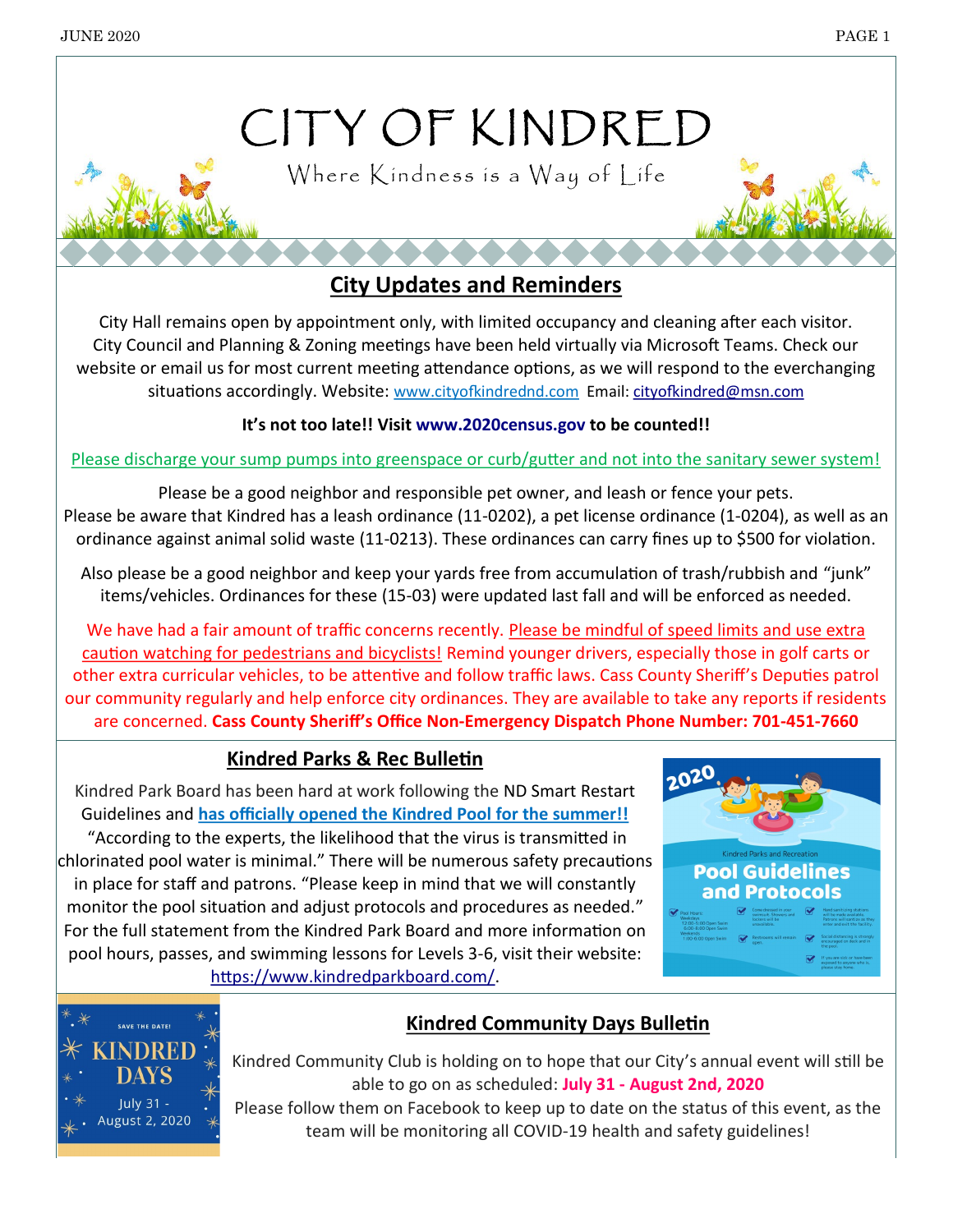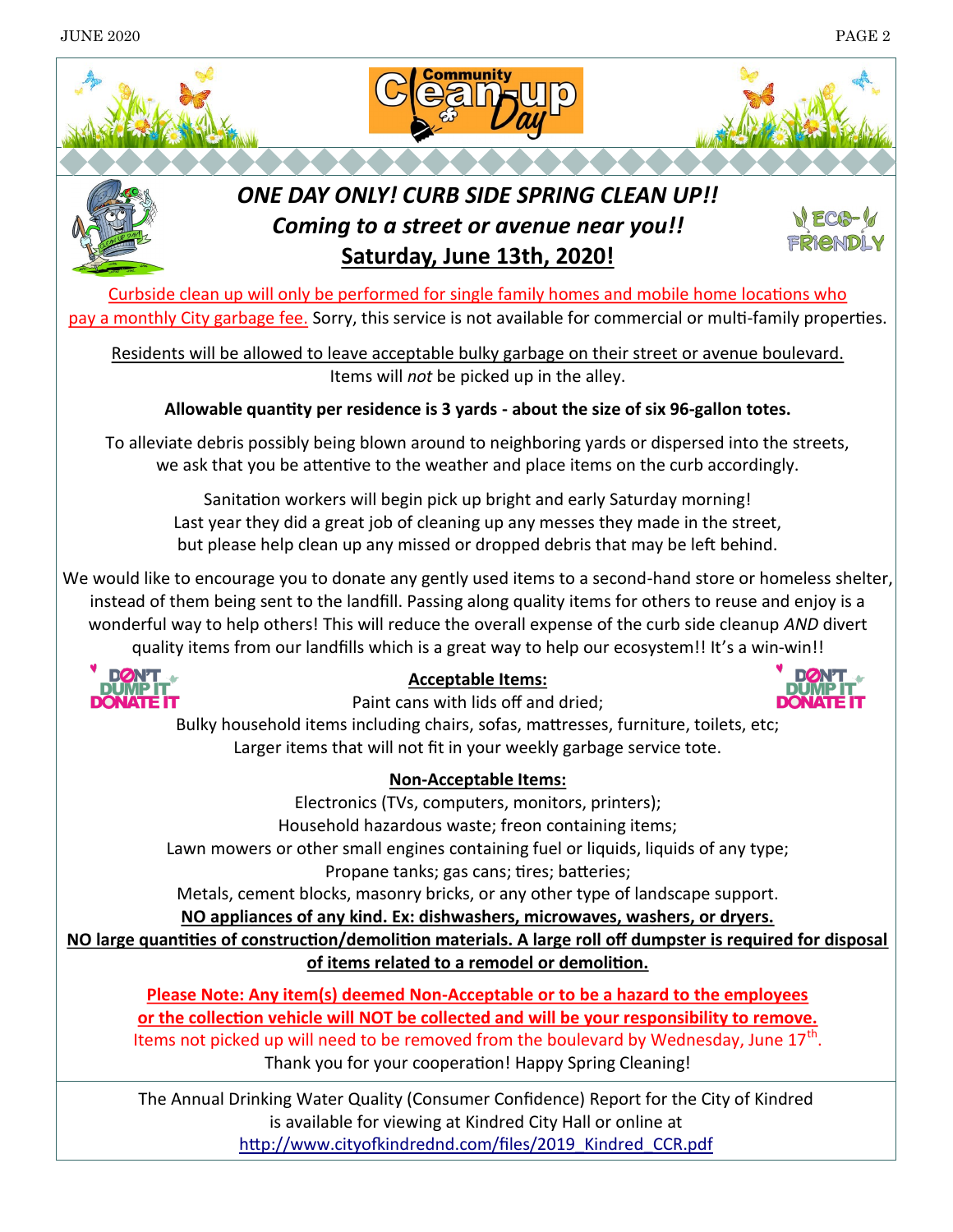

#### **Garbage Rate Change**

In addition to a landfill increase on January 1st, 2020, the City's annual Waste Management contract garbage rate increase took effect May 1st, 2020. On May 6th, 2020, City Council approved matching the rate increases on City garbage rates resulting in the changes below.

| Garbage Tote Size             | <b>Previous</b><br>Garbage Rate | 3.5%<br>Increase | New Monthly<br>Garbage Rate |
|-------------------------------|---------------------------------|------------------|-----------------------------|
| 64-gallon                     | \$18.45                         | \$0.55           | \$19.00                     |
| 96-gallon                     | \$18.87                         | \$0.57           | \$19.44                     |
| Extra Garbage Tote (any size) | \$10.76                         | \$0.32           | \$11.08                     |

One recycling tote per residence is included in the garbage rate. Each additional recycling tote is \$1.80/mo.



#### **Remember that recycling pick up is every other Tuesday.**

Simply place totes curbside (not in the street right-of-way) leaving a 3-foot space between each tote and other obstacles (poles, cars, etc.) to provide enough room for the truck's mechanical arm to maneuver safely between obstructions.



Your single sort recycling tote is a great way to help our environment when it is used correctly! **NO plastic bags or wrapping!** They may be efficient in gathering items, but they cause trouble for recycling equipment. Some grocery stores have a bin for recycling plastic bags. **Be sure to keep items CLEAN & DRY** and keep tote lids closed on rainy days! Wet, soggy items cannot be recycled and will end up in the landfill. This video shows what problems can arise from recycling contaminants: https://youtu.be/LlBoFbi7uqg.

Visit our website at<http://www.cityofkindrednd.com/utilitybillingandservices.html> for recycling tips, videos, myths, and other resources, as well as the 2020 Garbage & Recycling Calendar for Kindred.

### **Compost & Yard Waste Collection Site**



The yard waste dumpsters are available for the season! They are located on Elm Street west of the railroad tracks by the City Shop.

#### **RULES OF USE:**

This service is for use by City residents only - COMMERCIAL USE IS PROHIBITED Acceptable yard waste includes:

Grass clippings, leaves, garden vegetation, brush limbs, and small branches. **NO branches larger than 6" diameter. NO tree stumps. NO plastic bags.**

If the dumpsters are full, **please DO NOT leave yard waste on the ground**. Please check back the following day, as we monitor these daily and request empty dumpsters as needed.

**THIS PROPERTY IS NOT A COLLECTION SITE FOR APPLIANCES OR JUNK OF ANY SORT! THIS IS CONSIDERED ILLEGAL DUMPING AND IS PUNISHABLE BY FINES. REFER TO KINDRED CITY ORDINANCE NO. 15-0311.** THIS PROPERTY IS UNDER 24-HOUR CAMERA SURVEILLANCE.

Thank you for your cooperation!